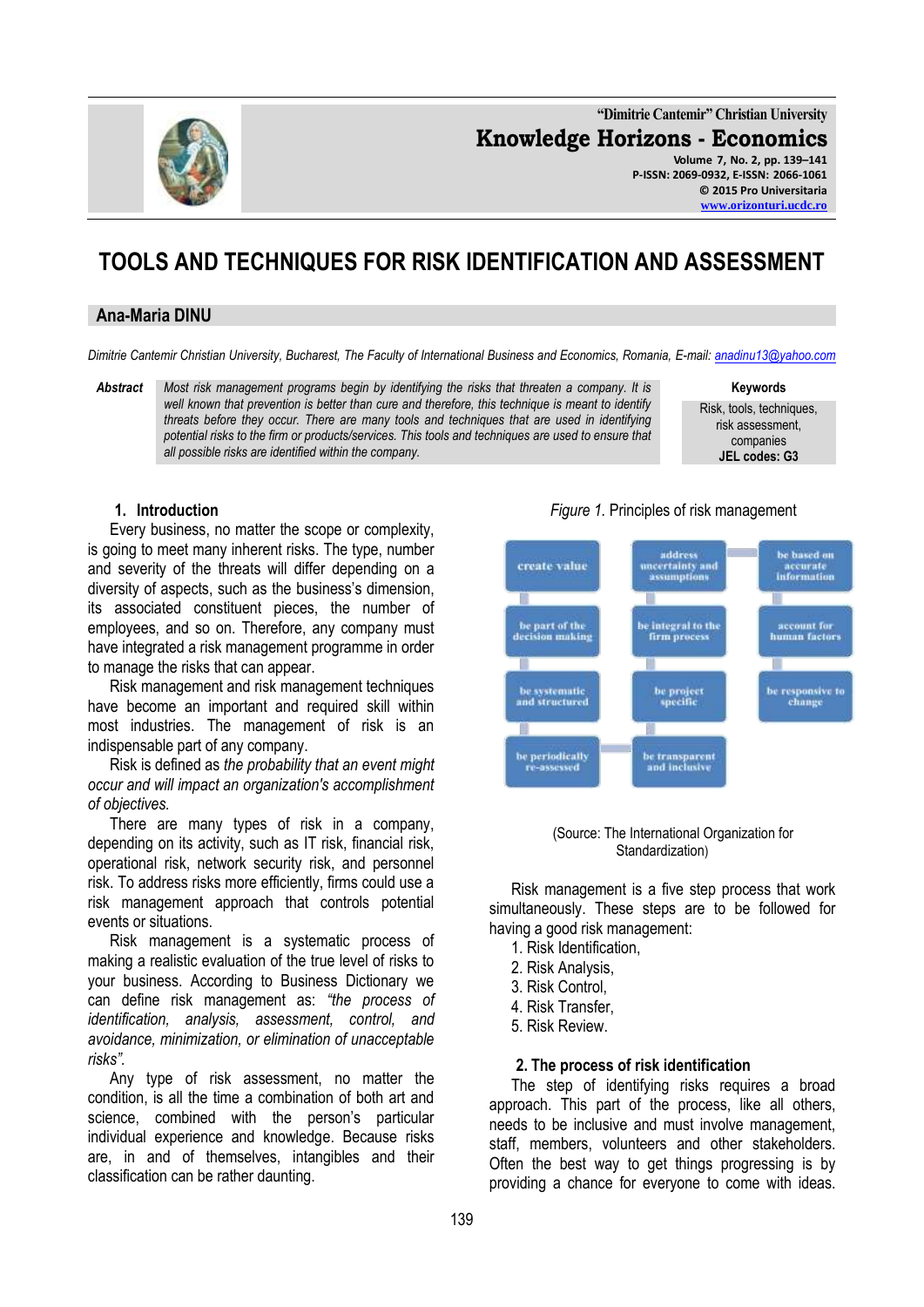People must remember that there are no rights or wrong risks – they should all be identified.

Identifying risks requires performing two key activities: *recognizing the source of the risks and opportunities* and *searching out and identifying both the risks and opportunities*.

The objectives of risk identification are to detect and categorize risks that could affect the project and document these risks. The result of risk identification is a list of risks. What is done with the list of risks depends on the nature of the risks and the project.

A number of documents and tools are available to support the risk identification process. Table 1 provides an example of project-specific documents, programmatic documents, and techniques available for risk identification.

*"What makes the identification process interesting is that the market place is in a constant state of flux. The risks identified to a business last week will not be entirely the same as the risks identified to the same business next week. For global businesses there is greater immediacy, where the risks and opportunities identified yesterday may well be different to those identified tomorrow"* (Chapman J. Robert, *Simple Tools and Techniques for Enterprise Risk Management*).

*Table 1.* Risk identification tools and techniques

| <b>Project-specific</b><br>documents                                                                                                                                                            | Programmatic<br>documents                                                                                                                                                        | <b>Techniques</b>                                                                                                                                                                    |
|-------------------------------------------------------------------------------------------------------------------------------------------------------------------------------------------------|----------------------------------------------------------------------------------------------------------------------------------------------------------------------------------|--------------------------------------------------------------------------------------------------------------------------------------------------------------------------------------|
| project<br>description<br>work<br>breakdown<br>structure<br>cost estimate<br>design<br>and<br>construction<br>schedule<br>procurement<br>plan<br>listing<br>οf<br>team's issues and<br>concerns | historic data<br>checklists<br>final project<br>reports<br>risk<br>response plans<br>organized<br>lessons learned<br>published<br>commercial<br>databases<br>academic<br>studies | brainstorming<br>scenario<br>planning<br>expert<br>interviews<br>nominal group<br>methods<br>Delphi<br>methods<br>Crawford<br>slip<br>methods<br>influence<br>or<br>risk diagramming |

*Source:* FHWA.com

### **3. The process of risk assessment**

The purpose of the risk assessment step is to offer an idea of the probability and impact of the risks and opportunities identified, if they will materialize.

The benefits of this activity are that assessment offers an order of pain or gain for each risk and presents the opportunities.

There are many risk assessment tools and techniques available to help enterprises assess their risks. The choice of technique will be determined by the workplace conditions, like the number of employees, the type of work activities, the particular features of the workplace and any specific risks.

The most common risk assessment tools are checklists, which are a useful tool to help identify hazards. Other kinds of risk assessment tools include: guides, guidance documents, handbooks, brochures, questionnaires, and "interactive tools". These tools can be either generic or branch/risk-specific.

Once the risks have been identified it is necessary to assess the possible impact of those risks. Minor risks that may be acceptable are separated from major risks that must be managed immediately.

Risk assessment techniques can include both qualitative and quantitative methods. The goal of the assessment is to identify and describe the risks associated with a decision problem and to analyze the potential impacts of the risk.

*Table 2.* Risk Analysis Tools & Techniques

| Qualitative                | Quantitative                        |  |  |
|----------------------------|-------------------------------------|--|--|
| Risk probability and       | &<br>Gathering<br>Data              |  |  |
| Impact assessment          | <b>Representation Techniques</b>    |  |  |
| Probability<br>and         | <b>Quantitative Risk Analysis</b>   |  |  |
| <b>Impact Matrix</b>       | & Modeling Techniques               |  |  |
| <b>Risk Data Quality</b>   | $\checkmark$ Sensitivity Analysis   |  |  |
| Assessment                 | ← Expected Monetary Value           |  |  |
| <b>Risk Categorization</b> | (EMV) Analysis                      |  |  |
| Urgency<br><b>Risk</b>     | $\checkmark$ Decision Tree Analysis |  |  |
| Assessment                 | ← Tornado Diagrams - Monte          |  |  |
| <b>Expert Judgment</b>     | Carlo Analysis                      |  |  |
|                            | <b>Expert Judgment</b>              |  |  |

*Source:* free-management-ebooks.com

Qualitative risk analysis is the process of assessing the impact and probability of identified risks. This process prioritizes risk according to their possible consequence on firm's objectives. Qualitative risk analysis is one way to determine the importance of addressing particular risks and managing risk reactions.

Quantitative risk analysis process has the purpose to analyze numerically the possibility of each risk and its result on objectives. This procedure uses techniques such as Monte Carlo simulation and decision analysis.

Quantitative risk analysis usually follows qualitative risk analysis. The qualitative and quantitative risk analysis processes can be used independently or together. Deliberations of time and budget disposal and the need for qualitative or quantitative reports about risk and impacts determine which methods are better to use.

After the risk has been identified and assessed, it is developed a risk mitigation plan, which is a plan to reduce the impact of an unexpected event. The risk mitigation plan captures the risk mitigation approach for